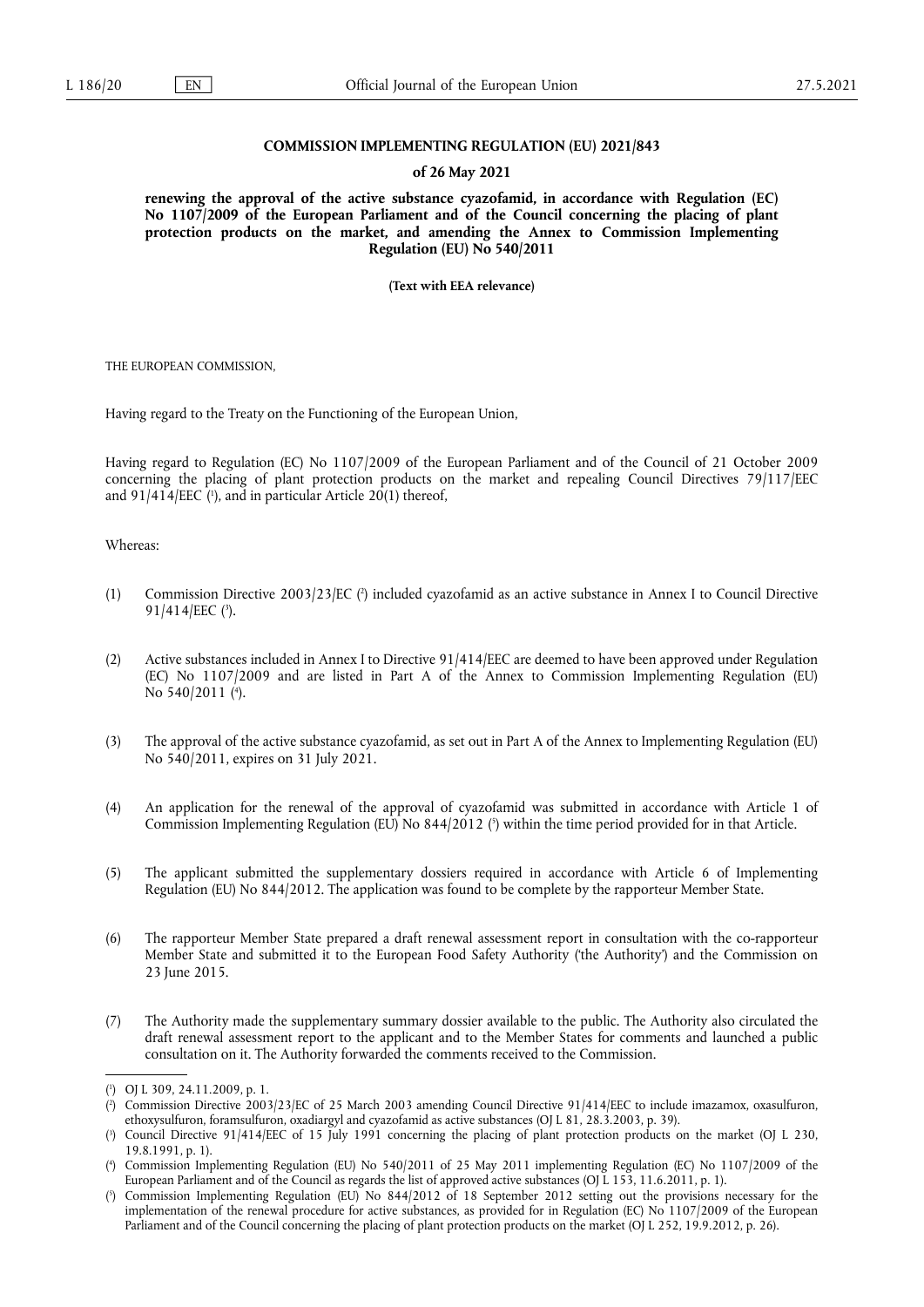- <span id="page-1-6"></span><span id="page-1-5"></span>(8) On 23 May 2016, the Authority communicated to the Commission its conclusion [\(](#page-1-0) 6 ) on whether cyazofamid can be expected to meet the approval criteria provided for in Article 4 of Regulation (EC) No 1107/2009. Following a mandate from the Commission due to uncertainties related to non-target arthropods, the Authority updated its conclusion on 28 July 2020 [\(](#page-1-1) 7 ). The Commission presented a renewal report regarding cyazofamid to the Standing Committee on Plants, Animals, Food and Feed on 3 December 2020 and a draft Regulation on 26 January 2021.
- <span id="page-1-7"></span>(9) As regards the criteria to identify endocrine disrupting properties introduced by Commission Regulation (EU) 2018/605 ( 8 [\),](#page-1-2) the conclusion of the Authority indicates that, based on the scientific evidence, it is highly unlikely that cyazofamid is an endocrine disrupter via the estrogenic, androgenic, thyroidogenic or steroidogenic modalities. Based on the available data and current knowledge summarised in the conclusion of the Authority no adverse effects that could be related to an endocrine disruptor mode of action were observed. Therefore, the Commission concludes that cyazofamid is not to be considered as having endocrine disrupting properties.
- (10) The Commission invited the applicant to submit its comments on the conclusion of the Authority and, in accordance with the third paragraph of Article 14(1) of Implementing Regulation (EU) No 844/2012, on the renewal reports. The applicant submitted its comments, which have been carefully examined.
- (11) It has been established with respect to one or more representative uses of at least one plant protection product containing the active substance cyazofamid that the approval criteria provided for in Article 4 of Regulation (EC) No 1107/2009 are satisfied.
- (12) The risk assessment for the renewal of the approval of cyazofamid is based on a limited number of representative uses, which however do not restrict the uses for which plant protection products containing cyazofamid may be authorised. It is therefore appropriate not to maintain the restriction to use as a fungicide.
- (13) It is therefore appropriate to renew the approval of cyazofamid.
- (14) In accordance with Article 14(1) of Regulation (EC) No 1107/2009 in conjunction with Article 6 thereof and in the light of current scientific and technical knowledge, it is, however, necessary to provide for certain conditions. It is, in particular, appropriate to require further confirmatory information.
- (15) In order to increase the confidence in the conclusion that cyazofamid does not have endocrine disrupting properties, the applicant should provide an updated assessment, in accordance with point 2.2(b) of Annex II to Regulation (EC) No 1107/2009, of the criteria laid down in points 3.6.5 and 3.8.2 of Annex II to Regulation (EC) No 1107/2009, as amended by Regulation (EU) 2018/605, and in accordance with the guidance for the identification of endocrine disruptors [\(](#page-1-3) 9 ).
- <span id="page-1-8"></span>(16) Implementing Regulation (EU) No 540/2011 should therefore be amended accordingly.
- <span id="page-1-9"></span>(17) Commission Implementing Regulation (EU) 2020/869 ( [10\)](#page-1-4) extended the approval period of cyazofamid to 31 July 2021 in order to allow the renewal process to be completed before the expiry of the approval period of that active substance. As the date of entry into force of this Regulation would be close to the date of expiry of the approval of cyazofamid this Regulation should apply from the day after the date of expiry of the approval of cyazofamid.
- (18) The measures provided for in this Regulation are in accordance with the opinion of the Standing Committee on Plants, Animals, Food and Feed,

<span id="page-1-0"></span>[<sup>\(</sup>](#page-1-5) 6 ) *EFSA Journal* 2016;14(6):4503 [24 pp.]. Available online[:www.efsa.europa.eu](www.efsa.europa.eu)

<span id="page-1-1"></span>[<sup>\(</sup>](#page-1-6) 7 ) Updated peer review of the pesticide risk assessment of the active substance cyazofamid; *EFSA Journal* 2020;18(9):6232.

<span id="page-1-2"></span>[<sup>\(</sup>](#page-1-7) 8 ) Commission Regulation (EU) 2018/605 of 19 April 2018 amending Annex II to Regulation (EC) No 1107/2009 by setting out scientific criteria for the determination of endocrine disrupting properties. (OJ L 101, 20.4.2018, p. 33).

<span id="page-1-3"></span><sup>(</sup> 9 [\)](#page-1-8) ECHA (European Chemicals Agency) and EFSA (European Food Safety Authority) with the technical support of the Joint Research Centre (JRC), Andersson N, Arena M, Auteri D, Barmaz S, Grignard E, Kienzler A, Lepper P, Lostia AM, Munn S, Parra Morte JM, Pellizzato F, Tarazona J, Terron A and Van der Linden S, 2018. Guidance for the identification of endocrine disruptors in the context of Regulations (EU) No 528/2012 and (EC) No 1107/2009. *EFSA Journal* 2018;16(6):5311, 135 pp.

<span id="page-1-4"></span><sup>(</sup> [10\)](#page-1-9) Commission Implementing Regulation (EU) 2020/869 of 24 June 2020 amending Implementing Regulation (EU) No 540/2011 as regards the extension of the approval periods of the active substances beflubutamid, benalaxyl, benthiavalicarb, bifenazate, boscalid, bromoxynil, captan, cyazofamid, dimethomorph, ethephon, etoxazole, famoxadone, fenamiphos, flumioxazine, fluoxastrobin, folpet, formetanate, metribuzin, milbemectin, *Paecilomyces lilacinus* strain 251, phenmedipham, phosmet, pirimiphos-methyl, propamocarb, prothioconazole and S-metolachlor (OJ L 201, 25.6.2020, p. 7).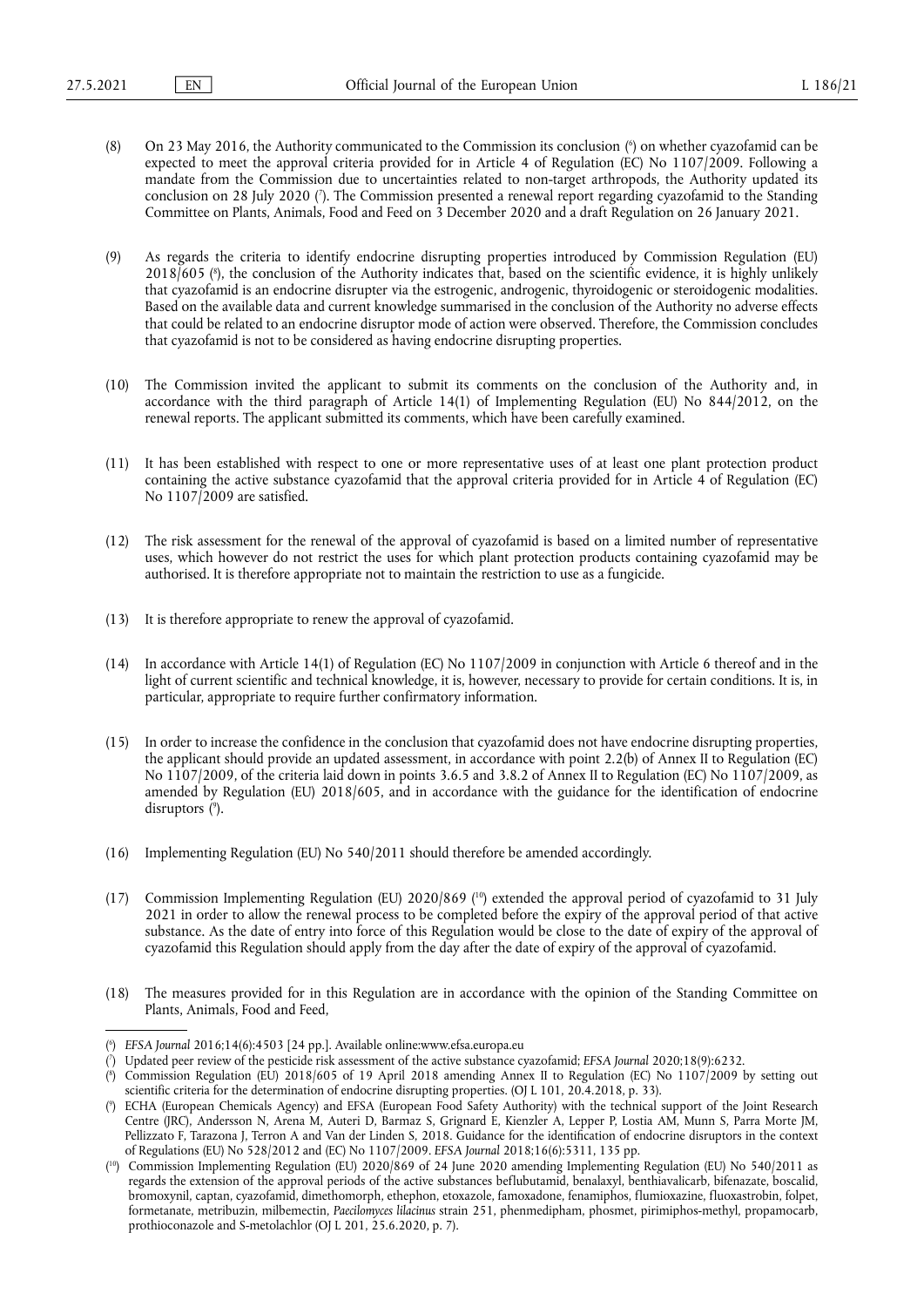HAS ADOPTED THIS REGULATION:

# *Article 1*

#### **Renewal of the approval of the active substance**

The approval of the active substance cyazofamid, as specified in Annex I, is renewed subject to the conditions laid down in that Annex.

# *Article 2*

# **Amendments to Implementing Regulation (EU) No 540/2011**

The Annex to Implementing Regulation (EU) No 540/2011 is amended in accordance with Annex II to this Regulation.

# *Article 3*

# **Entry into force and date of application**

This Regulation shall enter into force on the twentieth day following that of its publication in the *Official Journal of the European Union*.

It shall apply from 1 August 2021.

This Regulation shall be binding in its entirety and directly applicable in all Member States.

Done at Brussels, 26 May 2021.

*For the Commission The President* Ursula VON DER LEYEN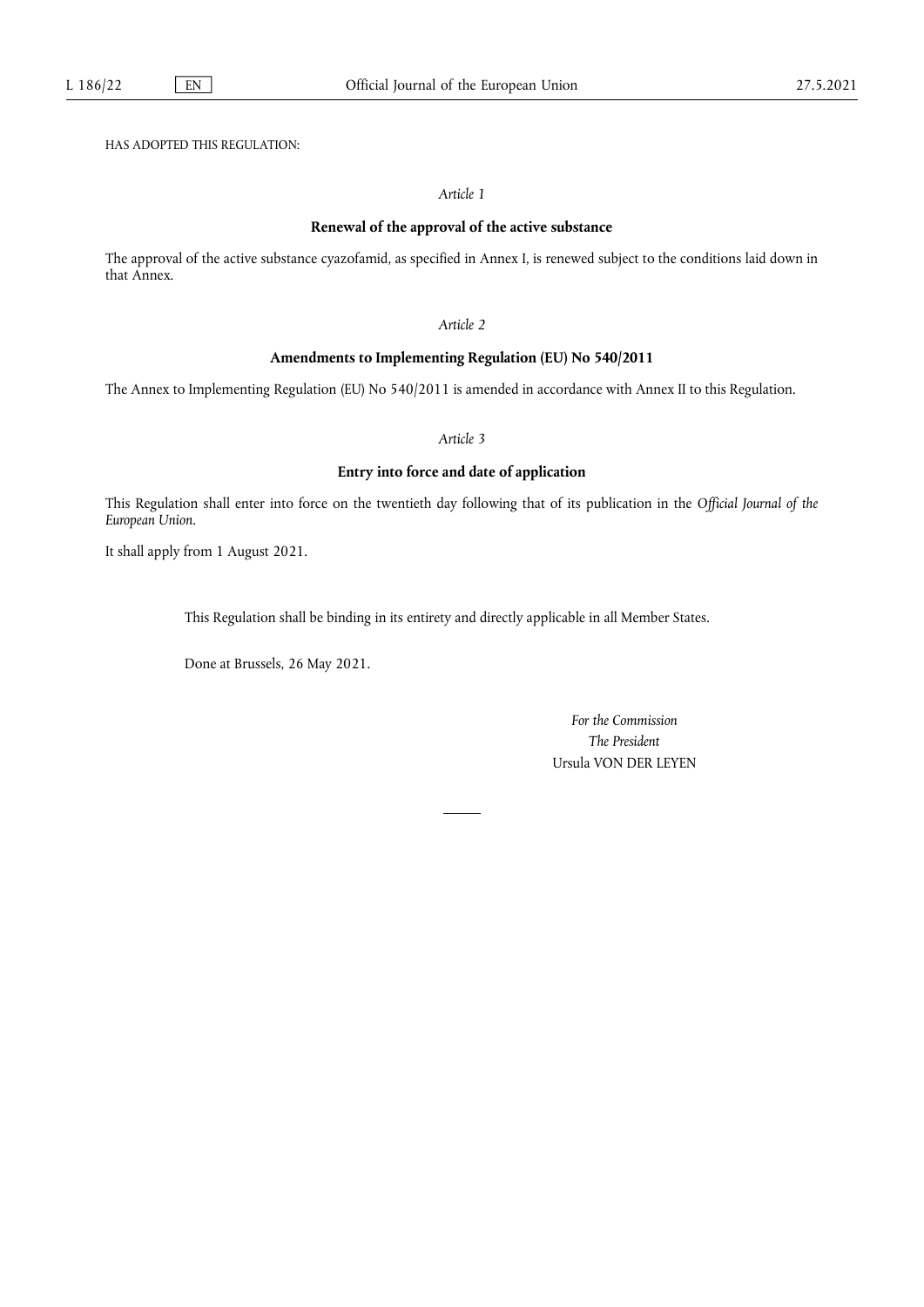27.5.2021

<span id="page-3-0"></span> $\boxed{EN}$ 

<span id="page-3-1"></span>*ANNEX I* 

| Common Name, Identification<br><b>Numbers</b>        | <b>IUPAC Name</b>                                                      | <b>Purity</b> $(1)$ | Date of<br>approval | <b>Expiration of</b><br>approval | Specific provisions                                                                                                                                                                                                                                                                                                                                                                                                                                                                                                                                                                                                                                                                                                                                                                                                                                                                         |
|------------------------------------------------------|------------------------------------------------------------------------|---------------------|---------------------|----------------------------------|---------------------------------------------------------------------------------------------------------------------------------------------------------------------------------------------------------------------------------------------------------------------------------------------------------------------------------------------------------------------------------------------------------------------------------------------------------------------------------------------------------------------------------------------------------------------------------------------------------------------------------------------------------------------------------------------------------------------------------------------------------------------------------------------------------------------------------------------------------------------------------------------|
| Cyazofamid<br>CAS No: 120116-88-3<br>CIPAC No: $653$ | 4-chloro-2-cyano-N,N-<br>dimethyl-5-p-tolylimidazole-<br>1-sulfonamide | $\geq$ 935 g/kg     | 1.8.2021            | 31.7.2036                        | For the implementation of the uniform principles, as referred to in<br>Article 29(6) of Regulation (EC) No 1107/2009, the conclusions of<br>the renewal report on cyazofamid, and in particular Appendices I<br>and II thereto, shall be taken into account.<br>In this overall assessment Member States shall pay particular<br>attention to:<br>(a) the specification of the technical material as commercially<br>manufactured;<br>(b) the impact of processing on the consumer risk assessment;<br>(c) the protection of non-target arthropods and earthworms.<br>The applicant shall submit to the Commission, the Member States<br>and the Authority confirmatory information as regards:<br>1. the effect of water treatment processes on the nature of residues<br>present in surface water and groundwater, when surface water or<br>groundwater is abstracted for drinking water; |
|                                                      |                                                                        |                     |                     |                                  | 2. points 3.6.5 and 3.8.2 of Annex II of Regulation (EC)<br>No 1107/2009, as amended by Commission Regulation (EU)<br>2018/605.<br>The applicant shall submit the requested information referred to in<br>point 1 within two years from the date of publication by the<br>Commission, of a guidance document on evaluation of the effect of<br>water treatment processes on the nature of residues present in<br>surface and groundwater.<br>As regards point 2, the applicant shall provide an updated<br>assessment of the information already submitted and, where<br>relevant, further information to confirm the absence of endocrine<br>activity by 16 June 2023.                                                                                                                                                                                                                     |

[\(1\)](#page-3-1) Further details on the identity and the specification of the active substance are provided in the renewal report.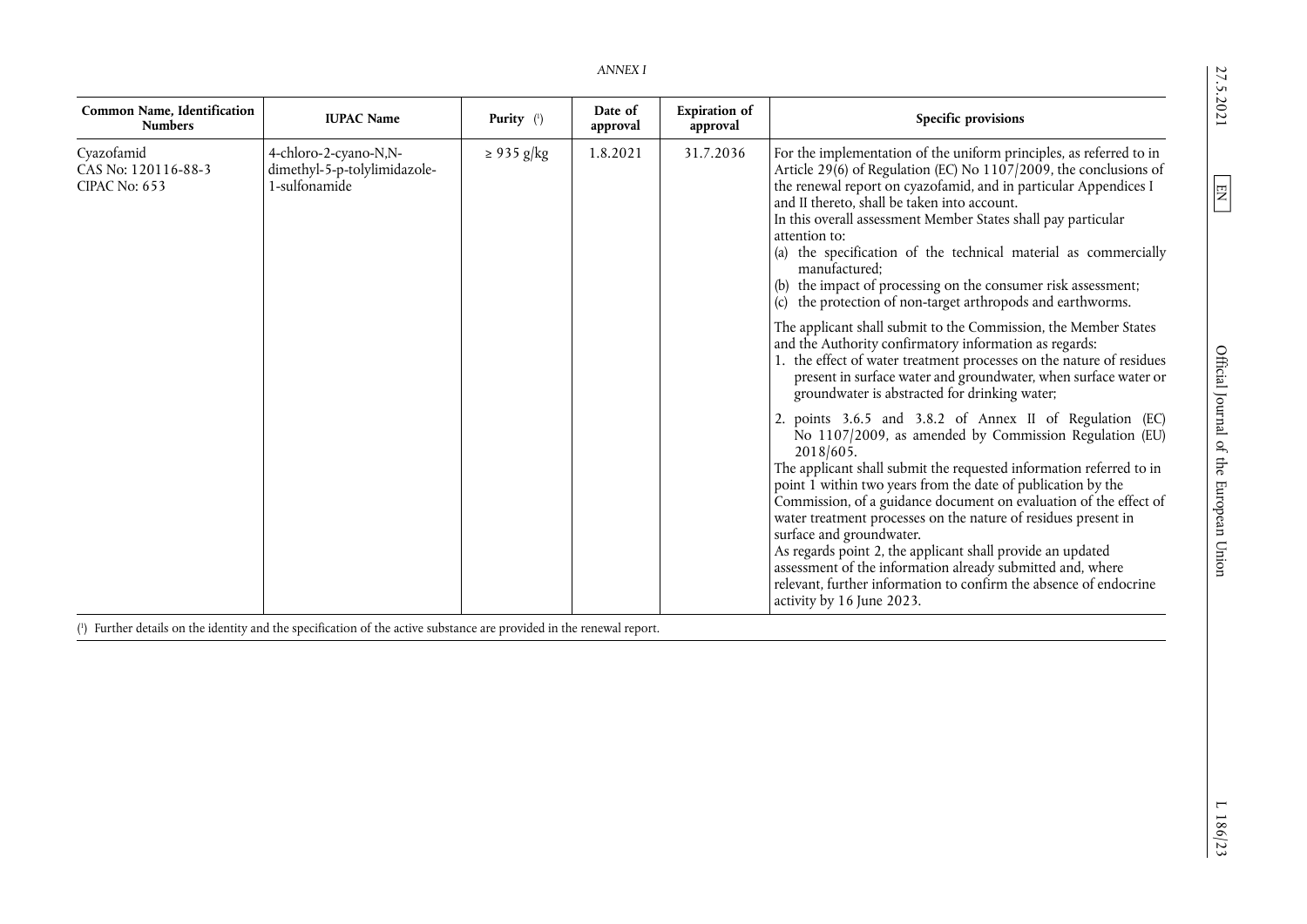The Annex to Commission Implementing Regulation (EU) No 540/2011 is amended as follows:

(1) in Part A, entry 46 on cyazofamid is deleted;

(2) in Part B, the following entry is added:

<span id="page-4-0"></span>

| No   | Common Name, Identification<br><b>Numbers</b>      | <b>IUPAC Name</b>                                                      | <b>Purity</b> $(1)$ | Date of approval | <b>Expiration</b> of<br>approval | Specific provisions                                                                                                                                                                                                                                                                                                                                                                                                                                                                                                                                                                                                                                                                                                                                                                                                                                                                                                                                                                                                                                                                                                                                                                                                                                                                                                                                            |
|------|----------------------------------------------------|------------------------------------------------------------------------|---------------------|------------------|----------------------------------|----------------------------------------------------------------------------------------------------------------------------------------------------------------------------------------------------------------------------------------------------------------------------------------------------------------------------------------------------------------------------------------------------------------------------------------------------------------------------------------------------------------------------------------------------------------------------------------------------------------------------------------------------------------------------------------------------------------------------------------------------------------------------------------------------------------------------------------------------------------------------------------------------------------------------------------------------------------------------------------------------------------------------------------------------------------------------------------------------------------------------------------------------------------------------------------------------------------------------------------------------------------------------------------------------------------------------------------------------------------|
| '146 | Cyazofamid<br>CAS No: 120116-88-3<br>CIPAC No: 653 | 4-chloro-2-cyano-N,N-<br>dimethyl-5-p-tolylimidazole-<br>1-sulfonamide | $\geq$ 935 g/kg     | 01/08/2021       | 31/07/2036                       | For the implementation of the uniform principles,<br>as referred to in Article 29(6) of Regulation (EC)<br>No 1107/2009, the conclusions of the renewal<br>report on cyazofamid, and in particular Appendices<br>I and II thereto, shall be taken into account.<br>In this overall assessment Member States shall pay<br>particular attention to:<br>(a) the specification of the technical material as<br>commercially manufactured;<br>(b) the impact of processing on the consumer risk<br>assessment;<br>(c) the protection of non-target arthropods and<br>earthworms.<br>The applicant shall submit to the Commission, the<br>Member States and the Authority confirmatory<br>information as regards:<br>1. the effect of water treatment processes on the<br>nature of residues present in surface water and<br>groundwater, when surface water or ground-<br>water is abstracted for drinking water;<br>2. points 3.6.5 and 3.8.2 of Annex II of Regulation<br>(EC) No 1107/2009, as amended by Commis-<br>sion Regulation (EU) 2018/605.<br>The applicant shall submit the requested<br>information referred to in point 1 within two years<br>from the date of publication by the Commission, of<br>a guidance document on evaluation of the effect of<br>water treatment processes on the nature of residues<br>present in surface and groundwater. |